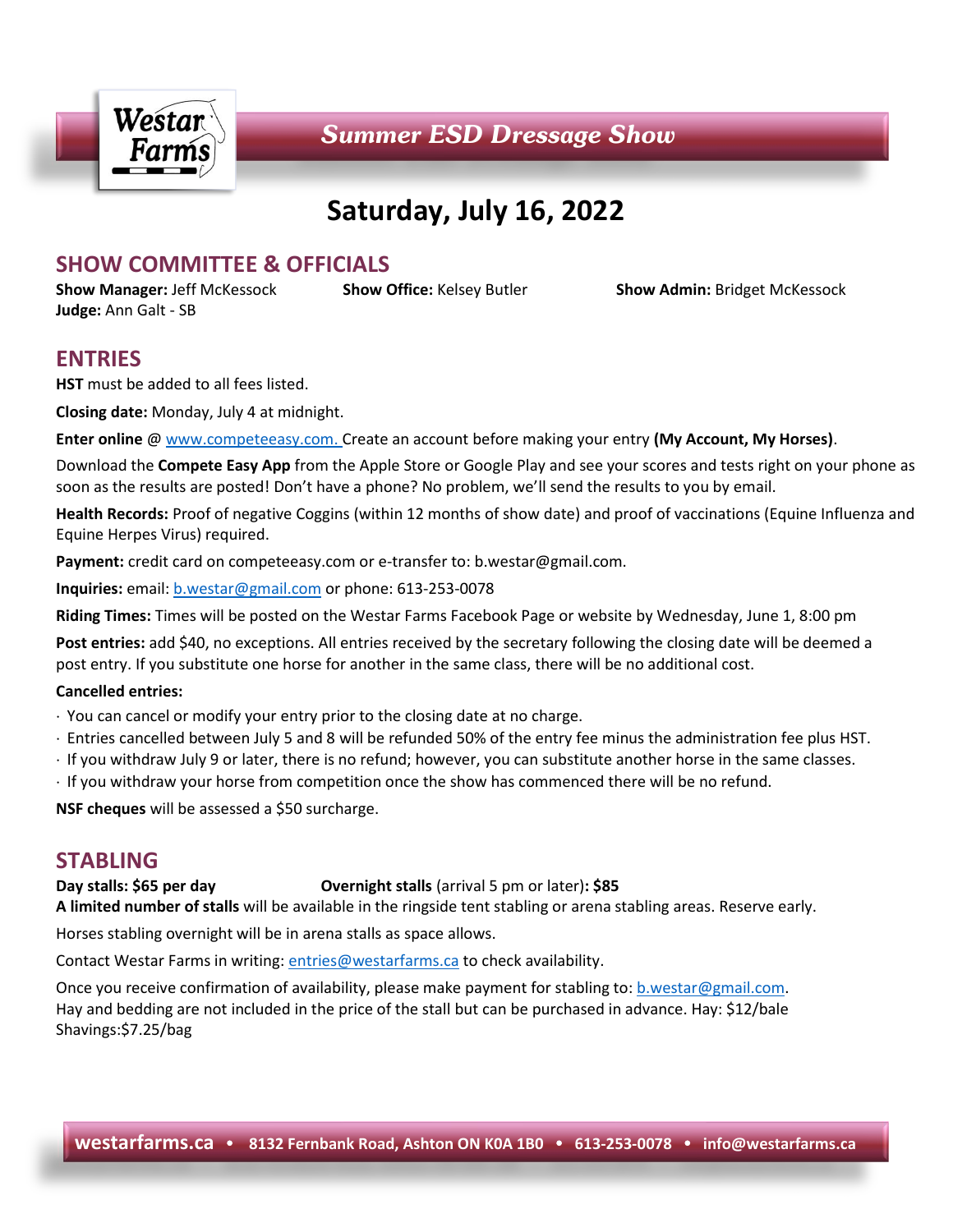# **HUMAN & HORSE HEALTH & SAFETY**

In an effort to provide a safe and healthy environment for humans and horses, Westar Farms continues to maintain a number of biosecurity measures.

### **Human Protocols**

We will be following or exceeding all Provincial and local health regulations in effect at the time of the show. Follow our social media posts close to the event day for any updates.

### **Horse Protocols**

*In order to keep your horse and all horses on the show site as safe as possible please observe the following:*

**Proof of Vaccines:** Please upload an invoice or a letter from your veterinarian indicating the horse's show name and date of administration of EHV 1 & 4 and Equine Influenza, administered within 6 months, but more than 7 days, before the show date. Competitors failing to meet this requirement will not be permitted entry.

**Coggins:** Proof of current negative Coggins test must be available upon request.

**Equine Health Attestation:** In making an entry at this show, each owner/trainer attests that, to their best of their knowledge, competing horse(s) under their care have not been in contact with any other horses (away or at their home facility) exhibiting symptoms or signs of illness within the last 14 days. They also agree to share knowledge of any sick or horse displaying symptoms of illness to show management immediately at the show office o[r info@westarfarms.ca.](mailto:info@westarfarms.ca)

**Non- Competing Horses:** Each horse on the property must be declared and have a show number. Be sure to register any non-competing horses or be subject to an additional \$200 fine.

**Site Entry & Biosecurity:** Site entry will be subject to provincial guidelines at the time of competition. Overnight braiders are asked to sign-in and out. Biosecurity measures are in place for horses. It is the braider's responsibility to ensure safe practices are followed if visiting multiple barns. All grooms, trainers and competitors are also responsible to follow safe practices if visiting more than one barn and are expected to limit their traffic footprint to their own stable area. The stabling is closed to spectators.

# **Working Together – Healthy People & Horses**

- Follow all provincial and local health guidelines in effect at the time of the competition.
- Practice frequent hand washing
- Review and ensure you are prepared for quick implementation of an isolation plan at our competition grounds and/or at your home farm or facility.
- Isolate horses at first signs or symptoms of respiratory illness and contact your vet immediately.
- Any horses with a fever over 39C should isolate in separate facilitates on the competition grounds or at separate veterinary facility off-site.
- Keep separate feed buckets, brushes, rags, and tack/equipment for each horse.
- Ask your veterinarian about appropriate sanitizing solutions.
- Eliminate communal or shared water troughs and buckets.
- Practice hand washing in between handling horses.
- Maintain social distancing for horses; avoid nose-to-nose contact with other horses.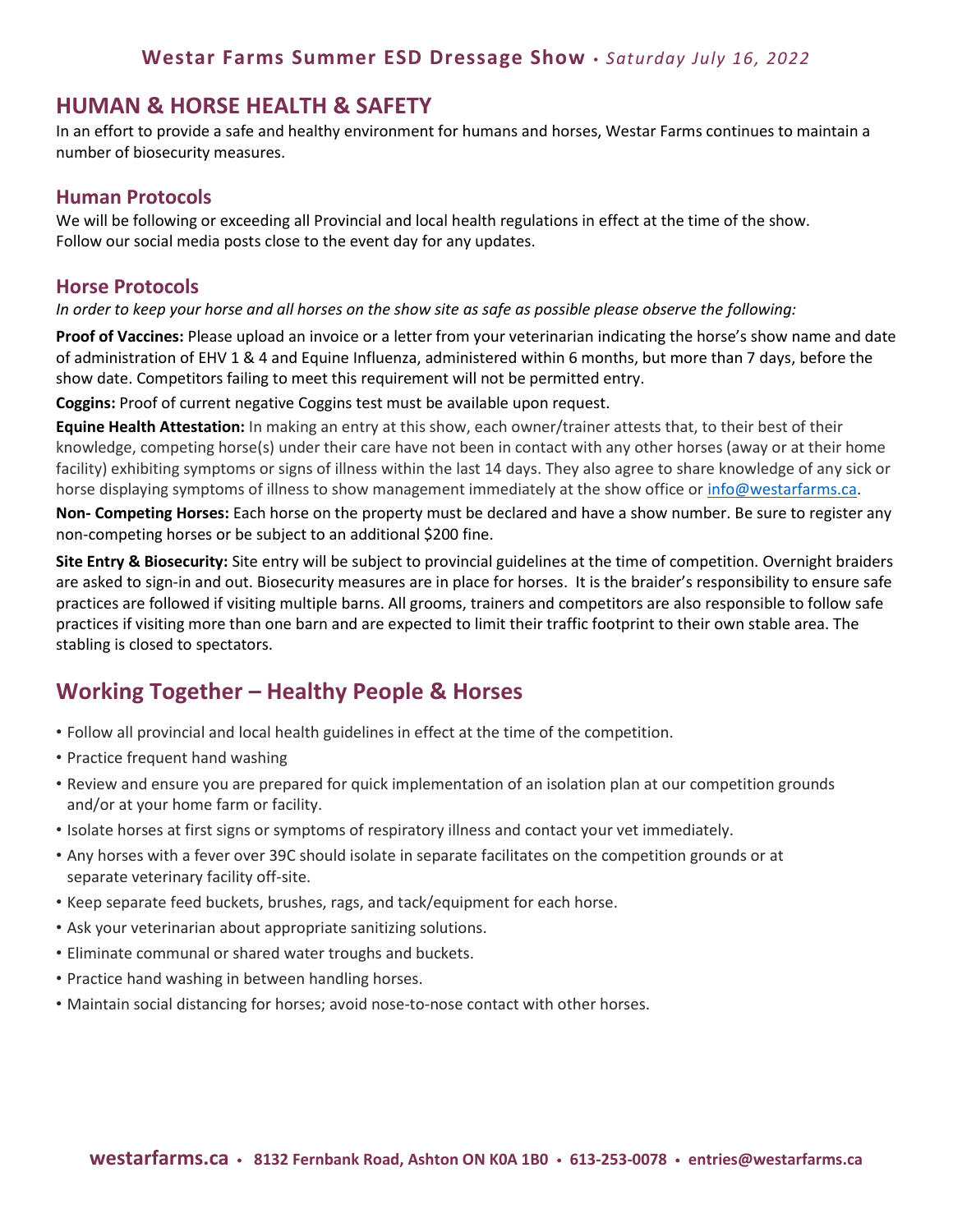### **Westar Farms Summer ESD Dressage Show** *Saturday July 16, 2022*

# **RULES**

The show committee reserves the right to govern all conditions of the show. Questions not covered by these rules shall be decided by the show committee and steward and their decisions will be final.

**Rider/Owner/Coach Memberships:** All riders, owners and coaches must have a current provincial membership (Ontario Equestrian or equivalent - [Join OE\)](https://ontarioequestrian.ca/membership/) and be in good standing with that organization.

**All trainers/coaches/Persons Responsible** must carry the memberships equivalent to the level of competition where they are training/coaching.

**Class changes:** No class changes permitted within 48 hours of show start. Horse substitution in same classes may be permitted at the discretion of the organizing committee.

#### **The judge's decision is final.**

**Maximum tests per day:** Horses may compete in a maximum of 4 tests per day.

**The Introductory Division** will be split into Walk/Trot Rider and Green Horse if sufficient entries. Open riders may ride Green Horses as eligible.

**Walk/Trot Riders** are Junior or Amateur riders in their first or second year of showing in dressage classes and are not permitted to enter classes that require them to canter.

**Green Horses** are in their first or second year of showing.

**Westar Farms and all its volunteers, Officials and employees** will not be held responsible for any loss, damage or injury incurred to person, animal, or personal property while on the show grounds.

**Competition number:** must be worn at all times on the show grounds. Numbers will be available outside the show office. There is no indoor access to the show office. At the end of your show day, please deposit numbers into the bin provided outside the office.

**Headgear:** All athletes, regardless of age or level of competition must wear properly filled and fastened approved protective head gear at all times when mounted.

**Tack:** to be in accordance with EC rules. Horses may wear boot/bandages; whips may be carried.

**Lunging**: permissible only in assigned areas.

### **SCORING, RIBBONS & PRIZES**

All **scores and placings** will be posted to the Compete Easy app [\(www.competeeasy.com/scoreboard/results\)](http://www.competeeasy.com/scoreboard/results).

**Ribbons** awarded to 6<sup>th</sup> place. Where there is only 1 rider, percentages will be applied:  $1^{st} \approx 60\% + 2$ nd ~57 - 59.9, 3rd  $\sim$  54 - 56.9, 4th  $\sim$  51 - 53.9. Any horse receiving less than 50% on a technical test will not be eligible for any class awards, Championships or Reserve Championships.

For the purposes of Championships, prize money, and class ribbons, show management reserves the right to hold only an Open category if there are fewer than six entries per category.

**Champion and Reserve Champion** will be awarded per level provided there are 3 or more riders in the level. In levels where classes are divided into Jr, AA, Open, provided there are 3 or more entries in each category, additional Champion and Reserve may be offered.

An announcement will be made when **ribbons and awards** are available for pick-up outside the show office.